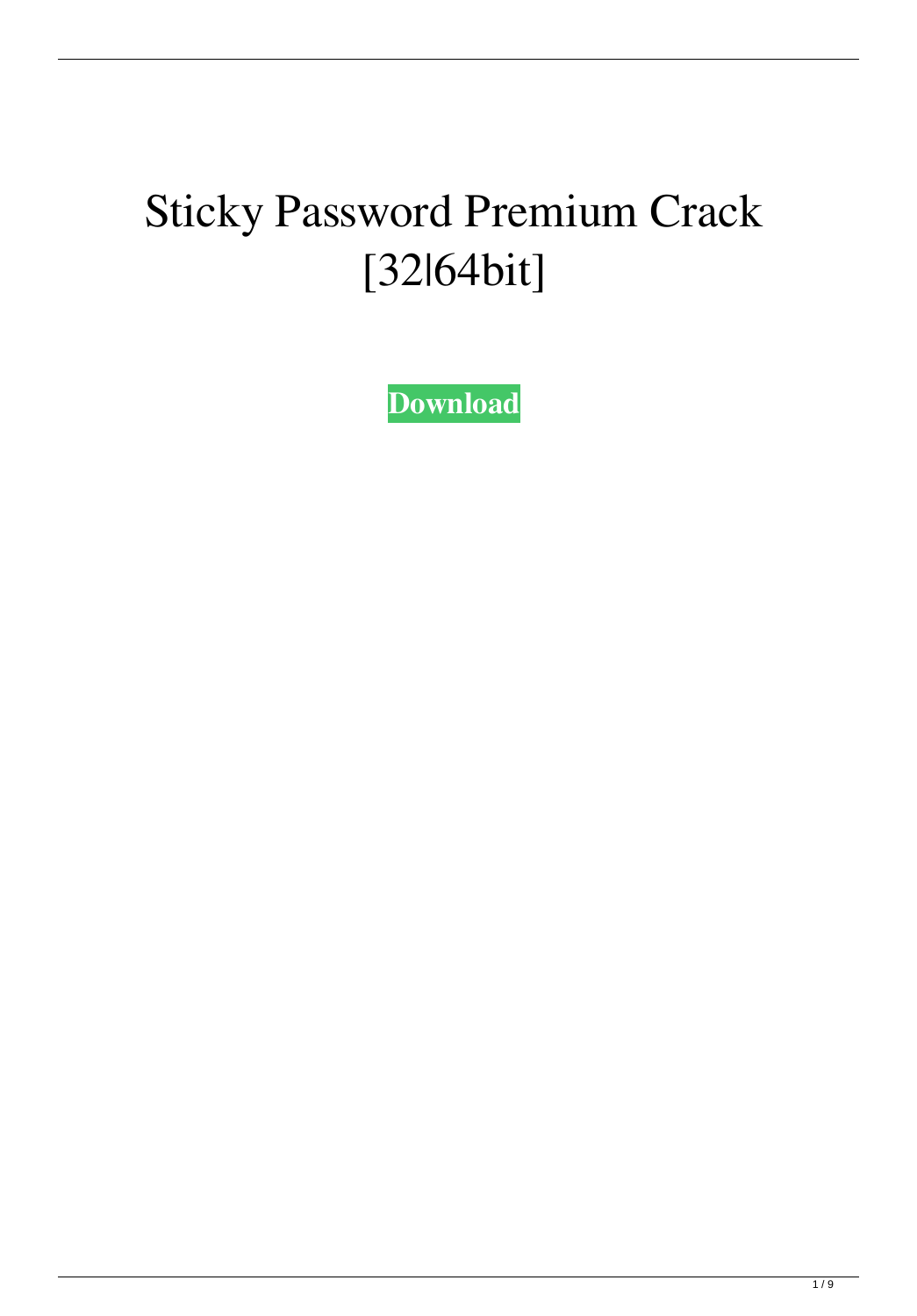Cloud-based Sticky Password manages users' passwords and keeps them safe on multiple platforms and devices, with one account and password for all. It creates and maintains database files that automatically sync to the cloud, with online access available through the program itself and across different web browsers and operating systems. Plus, Cracked Sticky Password Premium With Keygen has several other features, including: o The ability to import users' existing passwords from other programs, such as RoboForm, LastPass, and KeePass o A built-in password generator o Protect files with a secure password o Ability to choose different passwords for different accounts o Several additional management tools o Powerful configuration options o Multilingual support o Sticky Password works on both Windows and Mac OS X The program is portable and easy to use, as well as highly reliable and quick to set up. Fake Websites :Website Creator is an online website creator with easy to use interface for creating professional websites for free. No signup required. There are no templates. Create your own website with your photos, videos, text, links, logos, and your choice of colors. As we have built the website creator with the new CMS in mind, your website will always have the latest version of the frontend so you don't need to worry about your website getting hacked, which is very common with other website builders. All your website information and logins are securely saved in your "MyWebsite" account. To use any website information for multiple websites, you can log in to your account and change the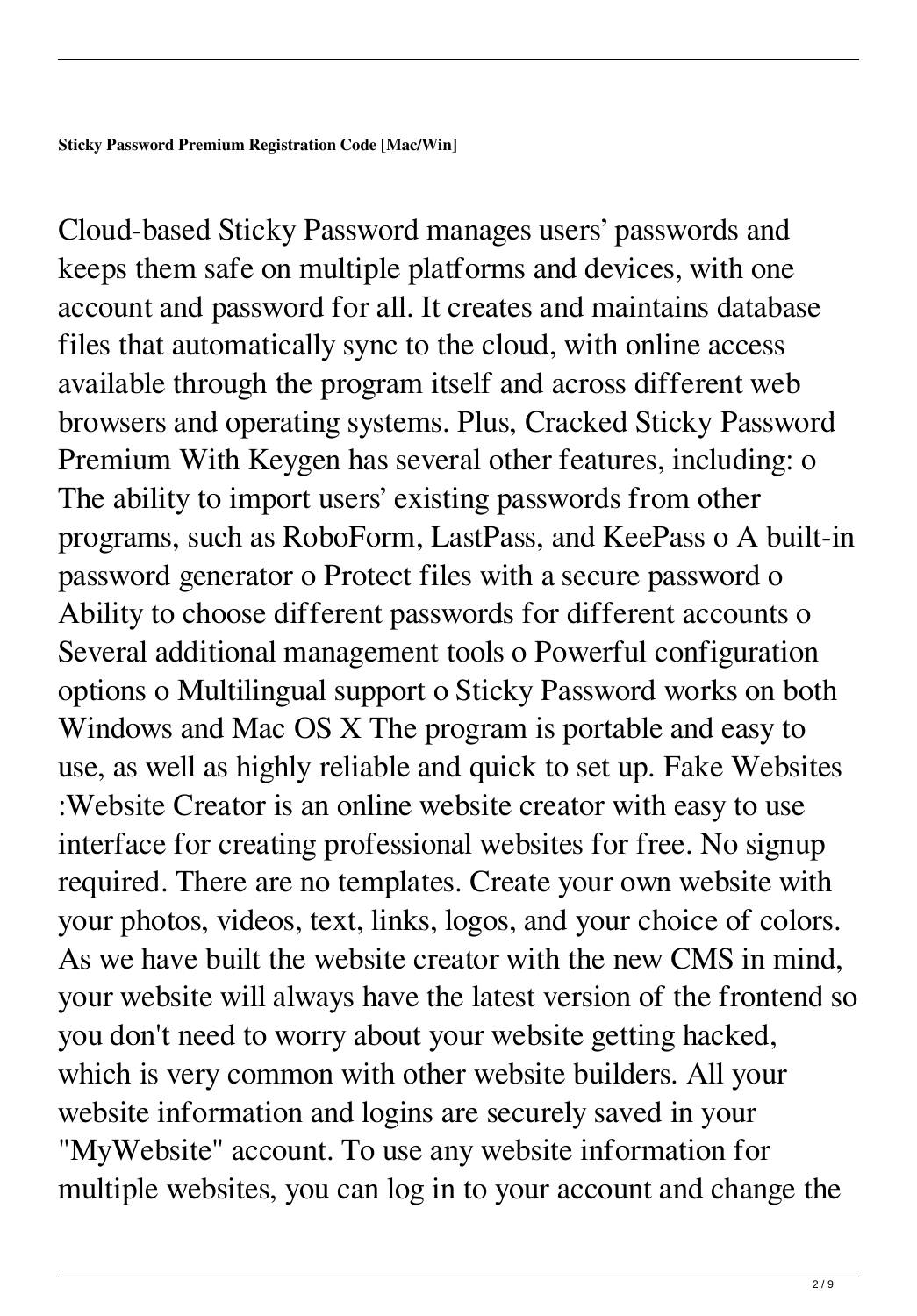information. Also, your website is hosted on our secure and fast servers, so your website will always be up-to-date and safe from any browser errors or malicious attacks. Website Creator is built on the LAMP (Linux, Apache, MySQL, PHP) and OSX (Mac) platform. Website Creator's interface is based on the KISS principle, that is, Keep It Simple, Stupid. The website creator was built to make it easy to create a website, upload files and images, and maintain their website. Website Creator is easy to use. The website creator interface is intuitive and doesn't require any prior experience or knowledge. Website Creator allows you to upload photos, videos, logos and texts to your website. You can edit these photos, videos and text in real-time and preview your changes before publishing. Website Creator has a massive database of professionally designed websites which you can easily use to modify your website.

**Sticky Password Premium Crack Incl Product Key**

Sticky Password Premium is a complete package of the free version of Sticky Password, extended with new features: System tray running mode and portable edition Sticky Password Premium supports additional Windows versions (Windows 8, 8.1, 10) and operating systems (Windows, MacOS). It creates a system tray icon from where you can bring up the main application window and add web and app accounts and secure memos, along with identity data for web browsing auto-fill. Group password data into several categories All the same settings found in Sticky Password Premium, along with the new option to organize online accounts into categories. Importing options and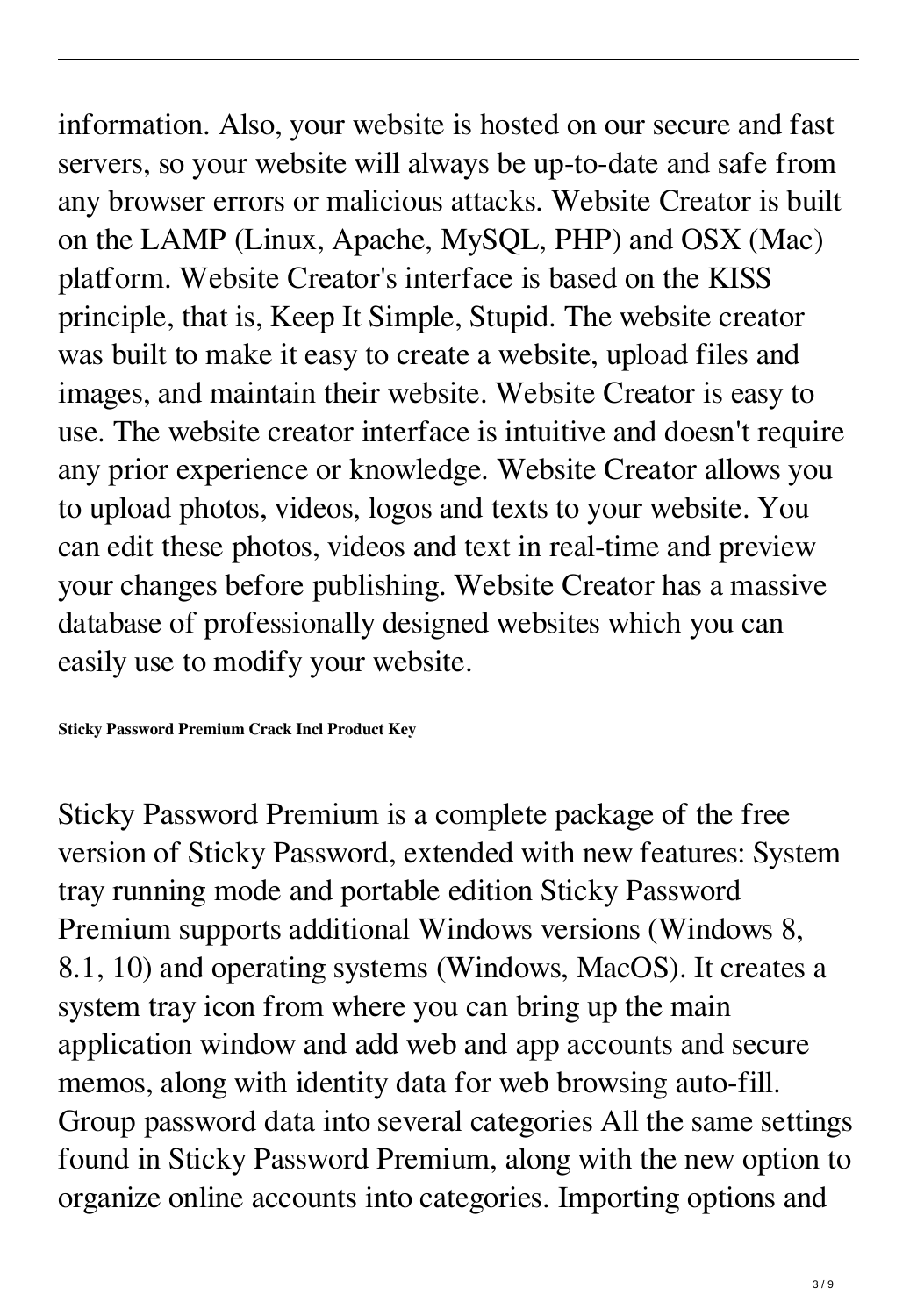configuration settings The Importing options and configuration settings screen allows you to import your Sticky Password Premium database to Sticky Password Premium. Locking the tool when leaving the workstation unattended is done with the click of a button. Additionally, Sticky Password Premium provides a random password generator that's useful whenever you need a creative boost for setting up new accounts with different and complex passwords. Testing its performance The user interface of Sticky Password Premium works well, and no system crashes or hangs have been noted. A reliable and advanced password manager In conclusion, Sticky Password Premium is a useful and reliable password manager with many advanced features. High-security password manager for Android. Sticky Password for Android is a premium app for managing, adding and generating passwords. It lets you: Create secure passwords with a complex, hard to guess mixture of numbers, letters and special characters. Save, manage and share your passwords using a secure cloud-based database. Protect your data and prevent others from stealing it by using strong encryption. Save your account data for different applications in one convenient place. Stay safe with one-time passwords One-time passwords are generated from a unique, easy-to-remember code. To log in to the website or application you need to enter the code you have stored on your Sticky Password for Android. Trusted by more than 1.3 million users Sticky Password for Android is trusted by more than 1.3 million users across the globe. We have over 10 years of experience in delivering high-security apps and a suite of security-related tools and services. Read more about Sticky Password for Android in the reviews: - - 77a5ca646e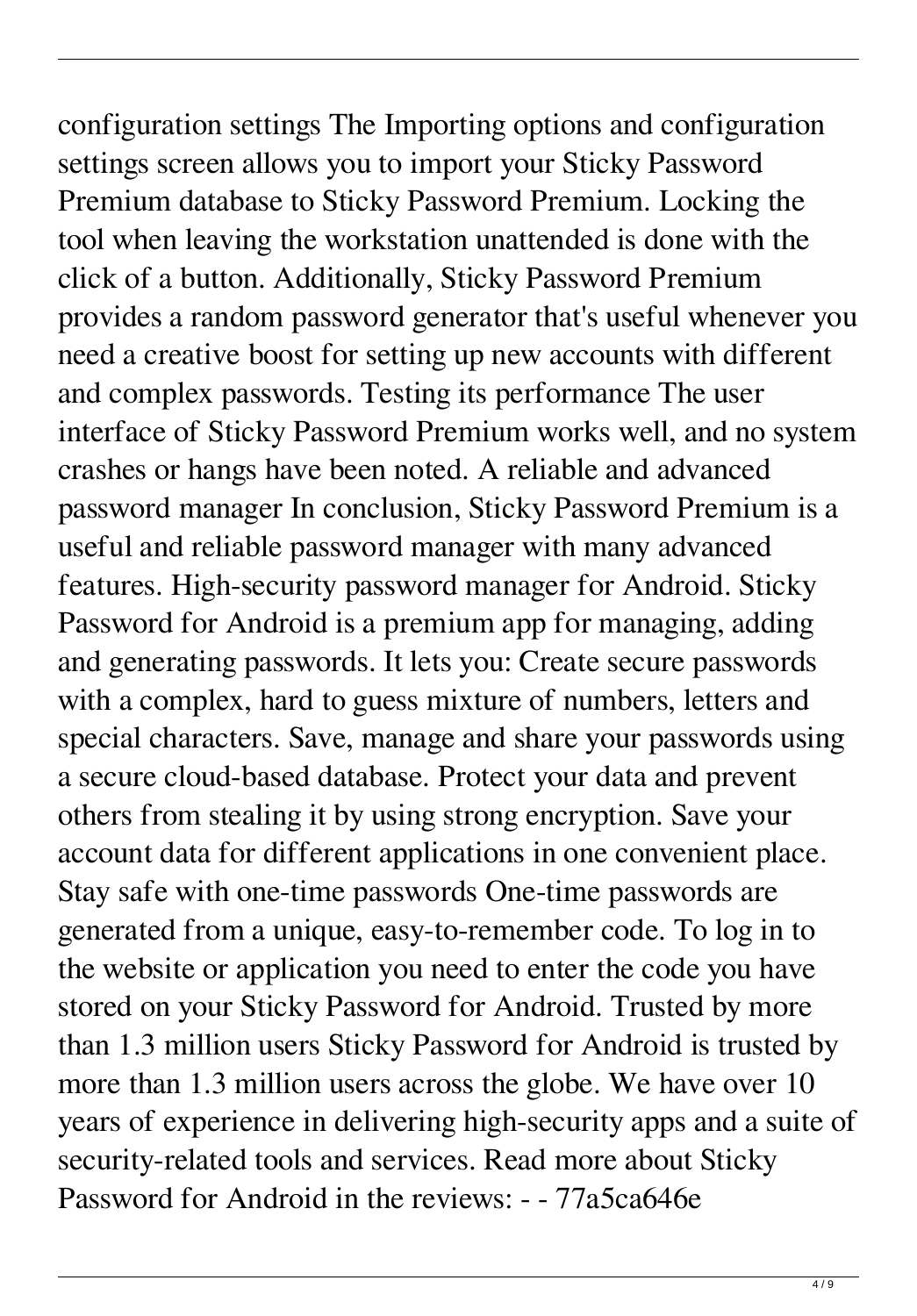With Sticky Password you can quickly access your saved online accounts, applications and identity data. Save your online accounts, apps, identity information and browser passwords in a single place and access them from any computer in a safe and fast way, including all the secure web browsers. Recommendations Create accounts, passwords, and memos Sticky Password creates account, memo, password and master password for each online account. The password is generated, and you can set the complex password requirements. Lock application or program Sticky Password can lock the application if the system has been idle for some time. Configure web browsers Configure supported web browsers, and Sticky Password will be able to fill login information automatically. Configure firewall settings Configure firewall settings to avoid some applications from loading or from accessing the database, such as loading IDM settings in Internet Explorer or Thunderbird. Configure system startup Automatically start Sticky Password at startup by adding registry setting or launch it from the system tray icon. Configure portable Sticky Password Create a portable version of Sticky Password, which can be installed on a pen drive or transferred to another PC. Import settings from other applications Import settings from RoboForm, KeePass, LastPass and other password managers. Import databases Import databases from Sticky Password exported settings. Import Google, Yahoo, and Facebook Google, Yahoo, and Facebook accounts can be imported to Sticky Password by Yahoo (Yahoo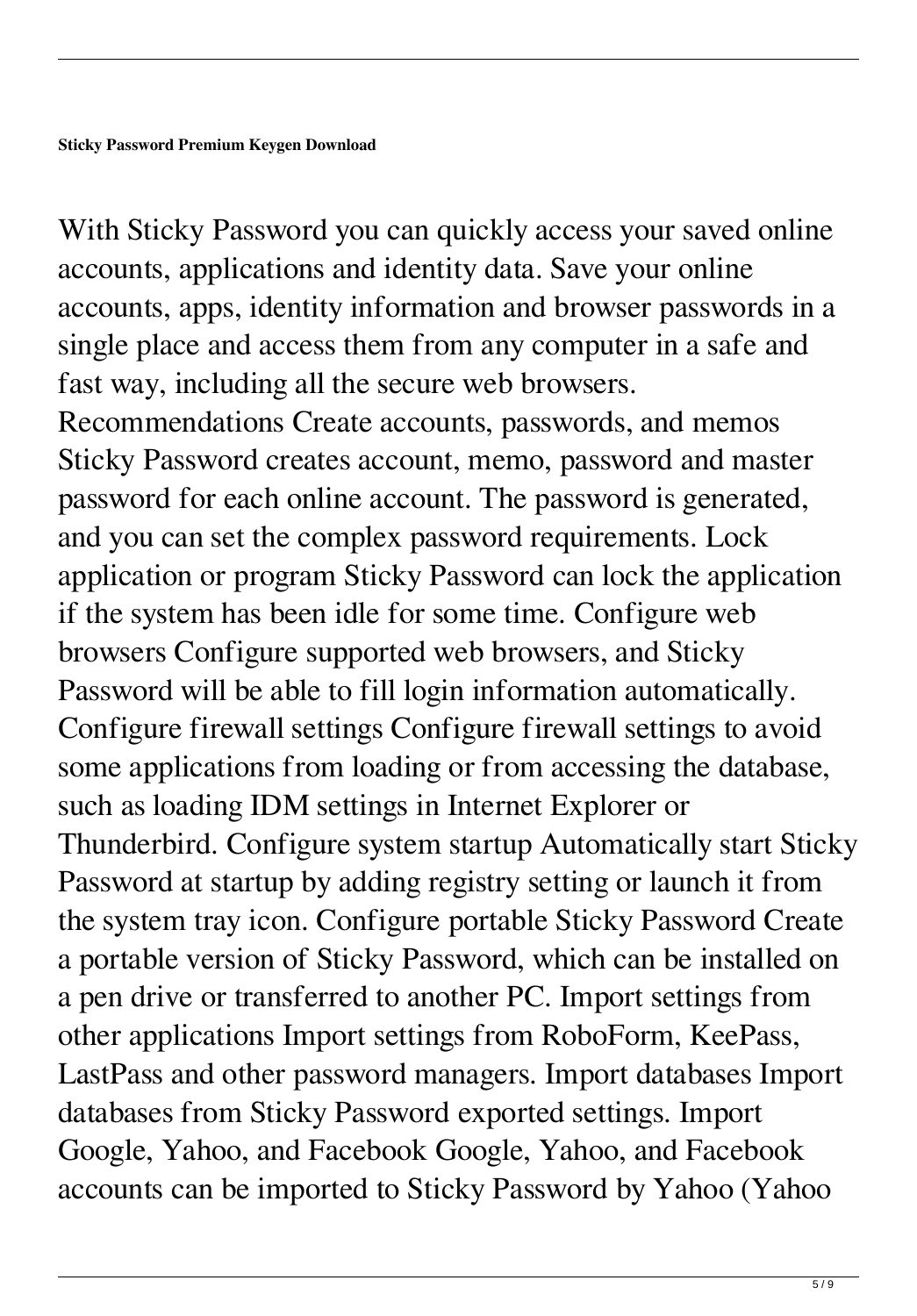ID) or Facebook (Facebook ID). Import from browsers Import from supported web browsers. Note:Sticky Password does not support accounts with password longer than 64 characters. Compare password database Compare password database from Sticky Password to other password databases. Sticky Password is a professional security tool with rich features for storing passwords to online accounts, applications and identity information in a single place. It facilitates quick access from any location, thanks to Cloud-based technology. Configure an online account and master password At initialization you can set up an online account to get round-the-clock access to saved passwords through the Cloud, as well as set up a complex master password for using the program itself. Support for multiple web browsers Sticky Password offers support for Firefox, Chrome, Internet Explorer and other popular web browsers, giving you the possibility of selecting the platforms you want to

**What's New in the Sticky Password Premium?**

Sticky Password is a professional security tool with rich features for storing passwords to online accounts, applications and identity information in a single place. It facilitates quick access from any location, thanks to Cloud-based technology. Configure an online account and master password At initialization you can set up an online account to get round-the-clock access to saved passwords through the Cloud, as well as set up a complex master password for using the program itself. Support for multiple web browsers Sticky Password offers support for Firefox, Chrome, Internet Explorer and other popular web browsers, giving you the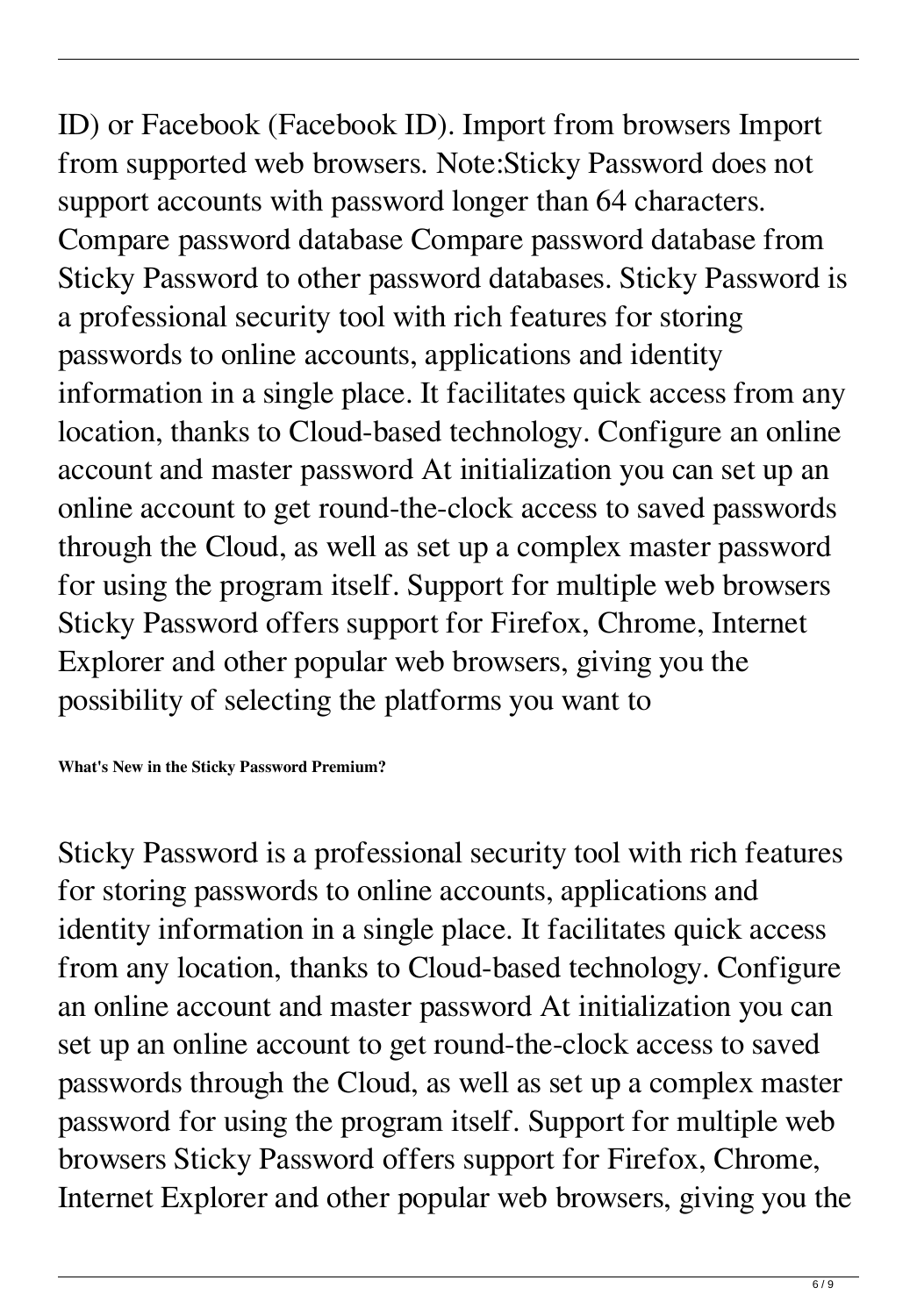possibility of selecting the platforms you want to monitor for saving user credentials. System tray running mode and portable edition The tool creates a system tray icon from where you can bring up the main application window and add web and app accounts and secure memos, along with identity data for web browsing auto-fill. It is possible to prepare a portable edition of Sticky Password for carrying it around on a pen drive for safekeeping. Group password data into several categories Web and app accounts are organized into preset categories, such as email, finance, forums, gaming, instant messengers, social networks, and shopping. But you can edit these groups or remove them from the list, as well as create new ones, set up a favorites list, and use a search function when dealing with large amounts of data. Lock mode and password generator Locking the tool when leaving the workstation unattended is done with the click of a button. Additionally, Sticky Password provides a random password generator that's useful whenever you need a creative boost for setting up new accounts with different and complex passwords. Importing options and configuration settings Databases can be imported from Sticky Password exported data, other password managers and apps (RoboForm, KeePass, LastPass), as well as from supported web browsers. As far as settings are concerned, you can set the tool to autorun at system startup minimized to the tray, edit online account details, install missing web browsers for extended support, modify the authorization method, create lists of ignored and trusted websites, configure hotkeys, and more. Testing its performance Sticky Password offers multilingual support, uses low-to-moderate RAM in idle state, and includes tutorials. It applies settings and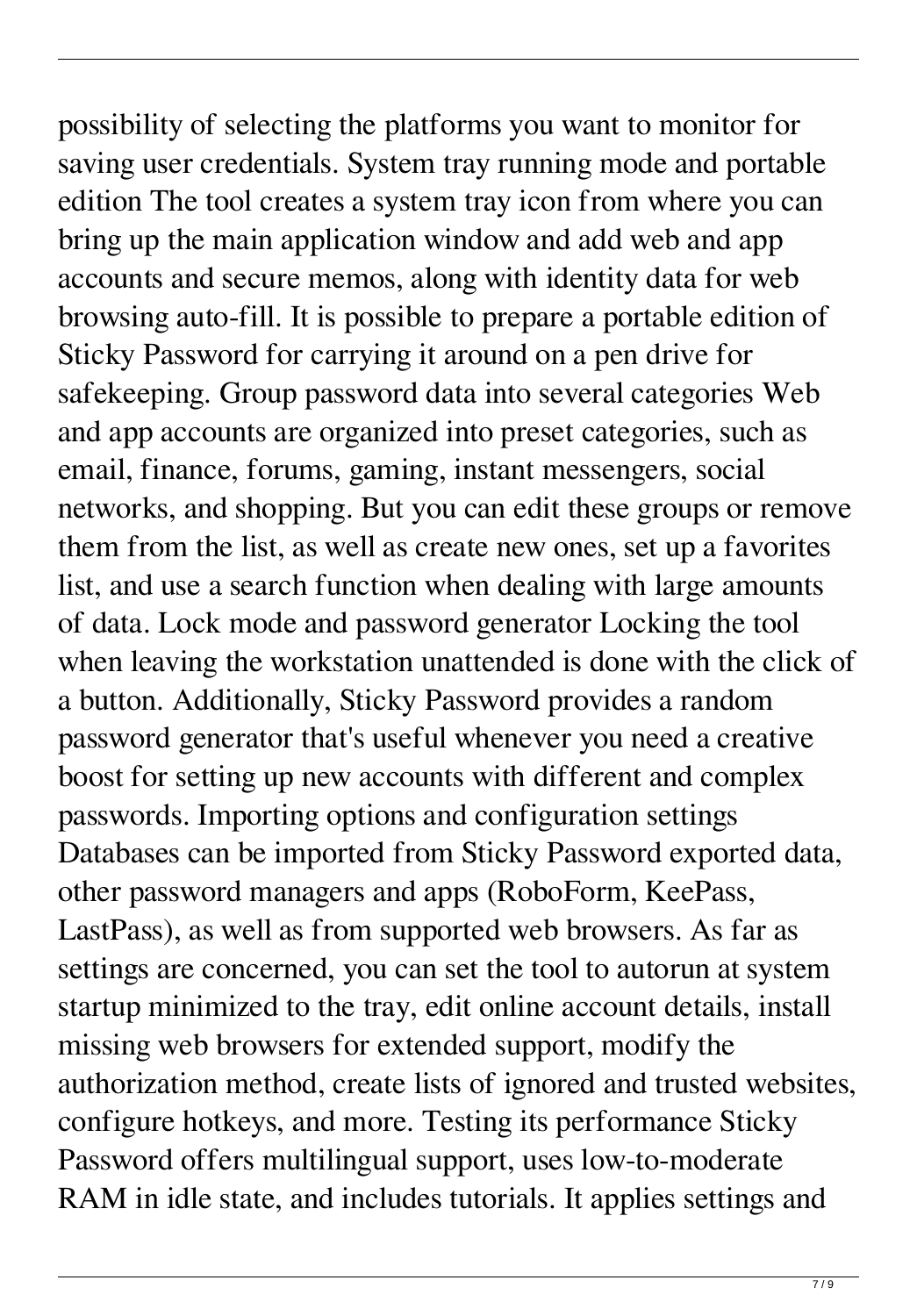adds new information to the database quickly. We haven't come across any issues throughout our evaluation. A reliable and advanced password manager In conclusion, Sticky Password offers extensive methods for keeping user credentials in a secure environment, backed up by a modern and highly intuitive interface. Description: Sticky Password is a professional security tool with rich features for storing passwords to online accounts, applications and identity information in a single place. It facilitates quick access from any location, thanks to Cloud-based technology. Configure an online account and master password At initialization you can set up an